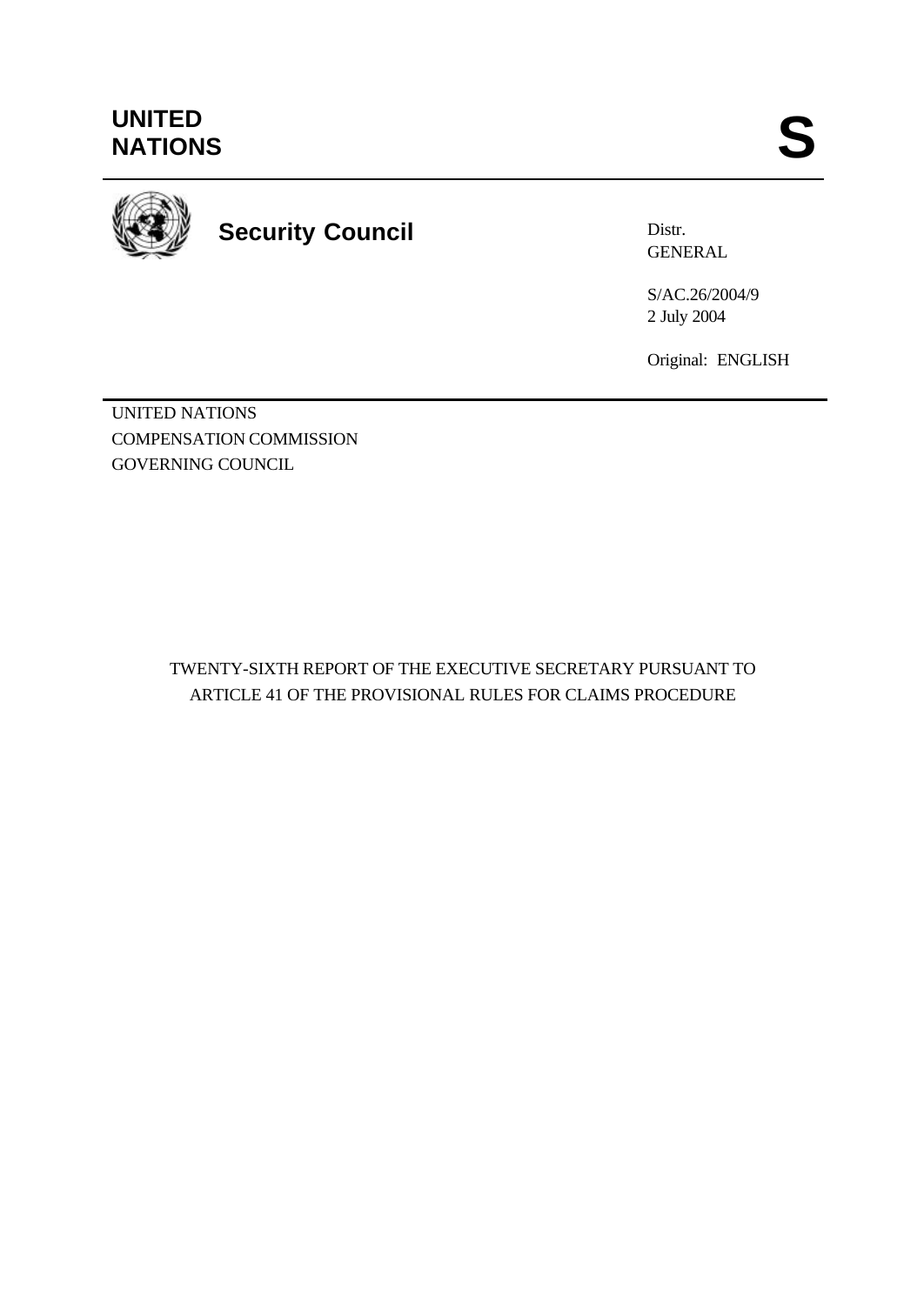#### Introduction

1. The present report identifies, pursuant to article 41 of the United Nations Compensation Commission's (the "Commission") Provisional Rules for Claims Procedure (S/AC.26/1992/10) (the "Rules"), recommended corrections in the various claims categories since the "Twenty-fifth report of the Executive Secretary pursuant to article 41 of the Provisional Rules for Claims Procedure" (S/AC.26/2004/4). Chapter I of this report contains recommended corrections concerning claims in categories "A" and "C", where the panels of Commissioners have concluded their work. Chapter II contains recommended corrections to claims in category "D", where the panels of Commissioners continue their work. Finally, chapter III provides information concerning requests by claimants for corrections to approved awards under article 41 of the Rules, including a report of the secretariat's review to determine whether or not these requests warrant action under article 41. Annexes I to III to this report contain tables showing the aggregate corrected awards, by country and by instalment, based on the recommendations contained herein and annex IV contains a cumulative table of article 41 corrections to claim awards up to the fifty-first session of the Governing Council.

#### I. RECOMMENDED CORRECTIONS CONCERNING CLAIMS IN CATEGORIES "A" AND "C"

### A. Category "A" corrections

2. Recommendations for corrections to category "A" claims include the following kinds of corrections: duplicate claims and higher to lower amounts.

#### 1. Duplicate claims

3. The Commission received information from the Government of the Philippines that 4,015 claims, which it had submitted in category "A", were potentially duplicate claims. Following verification by the secretariat, the Governing Council approved corrections to 977 confirmed duplicate claims in decision 213 (S/AC.26/Dec.213 (2003)) in December 2003 and 2,987 claims in decision 217 (S/AC.26/Dec.217 (2004)) in March 2004. After obtaining further clarifications from the Government of the Philippines concerning the correct related category "A" claims, the secretariat now confirms the following information with regard to the remaining 51 claims: an additional 40 claims are, indeed, duplicates of other claims that were awarded compensation in category "A"; four claims are still under consideration by the Government of the Philippines, which is expected to confirm their status; four claims had been corrected prior to the receipt of the list of duplicate claims; and three claims were reported in error in the initial list of duplicate claims. It should be noted that, when notifying the Commission of these duplicate claims, the Government of the Philippines returned to the Compensation Fund the full amount of the awards issued for such duplicate claims. The Executive Secretary has concluded that no compensation should have been awarded with regard to the 40 claims that have been confirmed as duplicates within the present report.

4. In addition, the Commission received information from the Government of Sri Lanka that three claims which it had submitted in category "A" were potentially duplicate claims. Having reviewed these claims, the secretariat confirms that they are, indeed, duplicates. It should be noted that, when notifying the Commission of these duplicate claims, the Government of Sri Lanka returned to the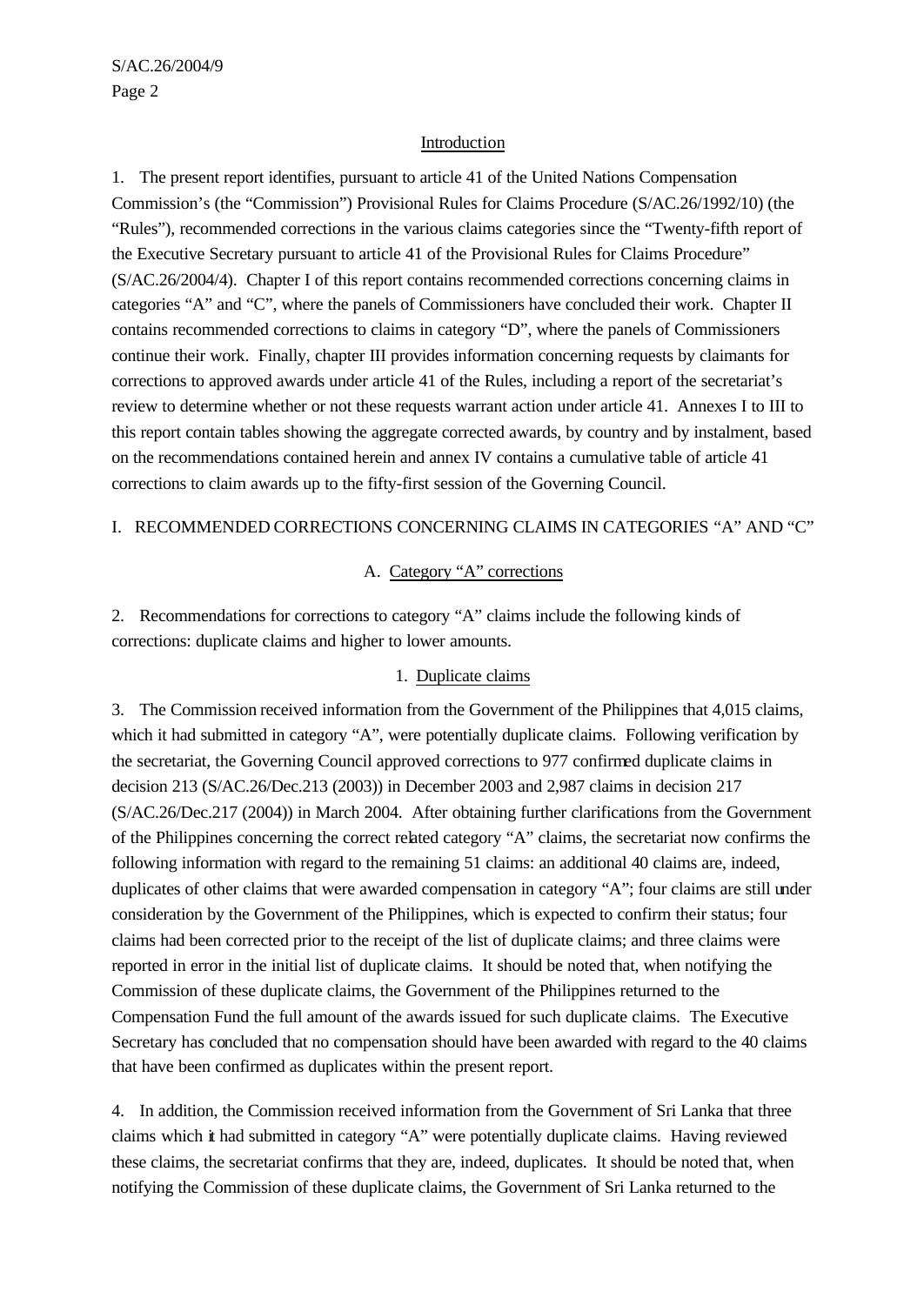Compensation Fund the full amount of the awards issued for such duplicate claims. The Executive Secretary has concluded that no compensation should have been awarded with regard to the three claims in question confirmed as duplicates.

5. Accordingly, as set forth in table 1 below, it is recommended that the awards for these claims be corrected. Table 1 identifies the countries concerned, the instalments to be adjusted, the number of claims affected, and the net effect of the adjustments.

| Country      | Instalment | Number of claims<br>affected | Amount of net effect<br>(USD) |
|--------------|------------|------------------------------|-------------------------------|
| Philippines  | Fourth     | 3                            | (12,000.00)                   |
|              | Fifth      | 36                           | (144,000.00)                  |
|              | Sixth      |                              | (4,000.00)                    |
| Sri Lanka    | Fourth     |                              | (2,500.00)                    |
|              | Fifth      |                              | (4,000.00)                    |
|              | Sixth      |                              | (4,000.00)                    |
| <b>Total</b> |            | 43                           | (170,500.00)                  |

#### Table 1. Category "A" corrections: duplicate claims

### 2. Higher to lower amounts

6. Decision 21 (S/AC.26/Dec.21 (1994)) of the Governing Council states that "any claimant who has selected a higher amount in category 'A' (US\$4,000 or US\$8,000) and has also filed a category 'B', 'C' or 'D' claim will be deemed to have selected the corresponding lower amount under category 'A'". As a result of further information received from the Government of the Philippines, four claims have been identified as having been filed for higher amounts in category "A" by claimants who had also filed claims in category "C". The awards for these category "A" claims should be reduced to the amounts appropriate to the proper status of the claims. It should be noted that, when notifying the Commission that such claims should have been awarded the lower amounts, the Government of the Philippines returned to the Compensation Fund the excess amounts previously awarded in respect of such claims.

7. Accordingly, as set forth in table 2 below, it is recommended that the awards for these claims be corrected. Table 2 identifies the country concerned, the instalments to be adjusted, the number of claims affected, and the net effect of the adjustments.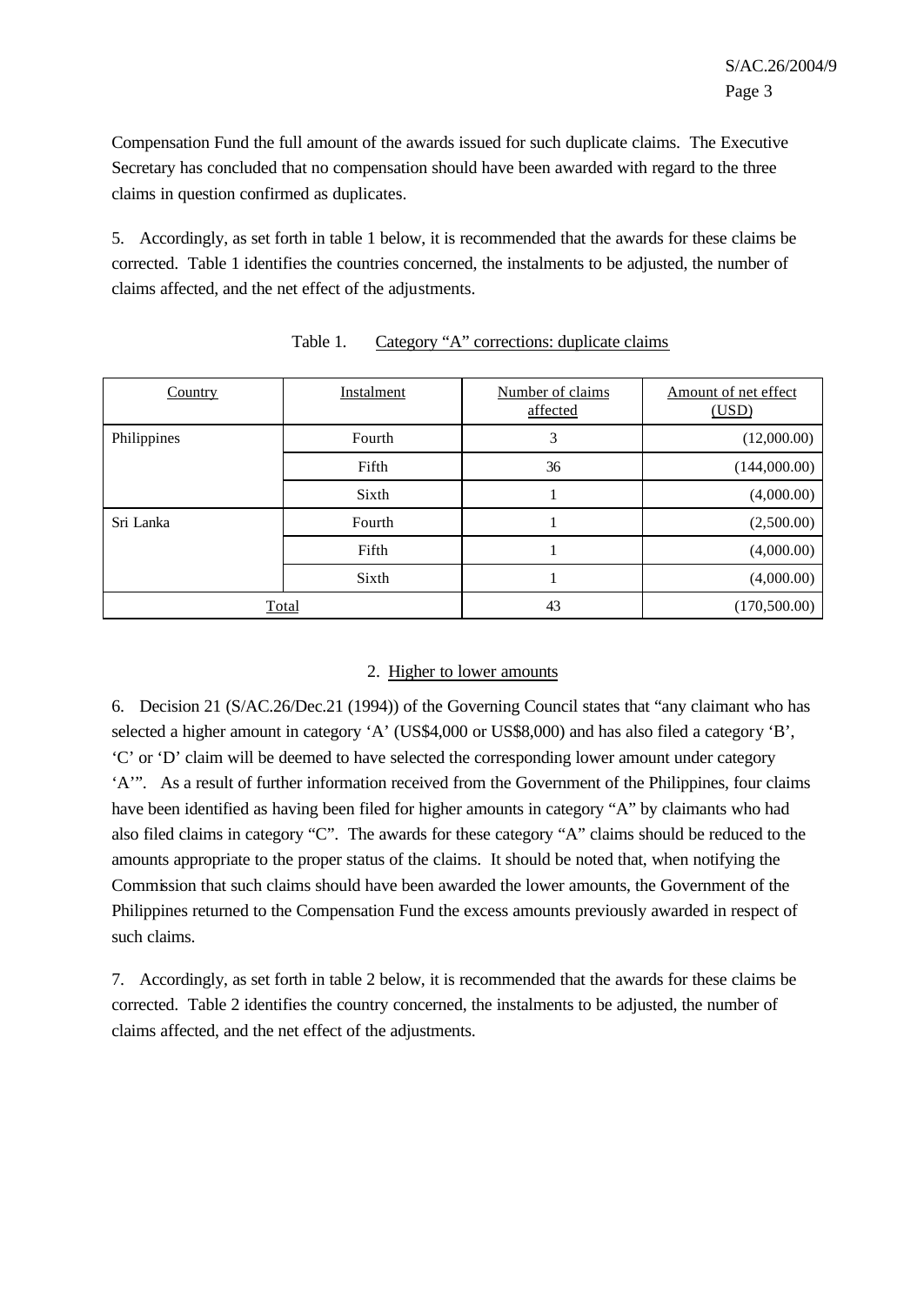| Country      | Instalment | Number of claims<br>affected | Amount of net effect<br>(USD) |
|--------------|------------|------------------------------|-------------------------------|
|              | Fourth     |                              | (1,500.00)                    |
| Philippines  | Fifth      |                              | (3,000.00)                    |
|              | Sixth      |                              | (1,500.00)                    |
| <b>Total</b> |            |                              | (6,000.00)                    |

#### Table 2. Category "A" corrections: higher to lower amounts

#### 3. Summary

8. The recommended corrections related to award amounts in category "A" concern 47 claims submitted by two Governments resulting in a net decrease in the total amount awarded of USD 176,500. The recommendations with respect to the fourth, fifth and sixth instalments of category "A" claims, by country and by instalment, are provided in tables 1 to 4 of annex I to this report.

#### B. Category "C" corrections

9. Recommendations for corrections to category "C" claims are those arising from duplicate claims.

### 1. Duplicate claims

10. Following the review of information received from the Government of India, one claim from India has been found to be a duplicate of another claim that was awarded compensation in category "C". It should be noted that, when notifying the Commission of this duplicate claim, the Government of India returned to the Compensation Fund the full amount of the award issued for the duplicate claim. The Executive Secretary has concluded that no compensation should have been awarded with regard to the claim in question confirmed as a duplicate.

11. Accordingly, as set forth in table 3 below, it is recommended that the award for this claim be corrected. Table 3 identifies the country concerned, the instalment to be adjusted, the number of claims affected, and the net effect of the adjustment.

| Table 3. |  | Category "C" corrections: duplicate claims |  |  |
|----------|--|--------------------------------------------|--|--|
|          |  |                                            |  |  |

| <u>Country</u> | Instalment | Number of claims affected | Amount of net effect<br><u>USD</u> |
|----------------|------------|---------------------------|------------------------------------|
| India          | Fourth     |                           | (4,625.19)                         |
| <u>Total</u>   |            |                           | (4,625.19)                         |

### 2. Summary

12. The recommended correction related to award amounts in category "C" concerns one claim submitted by one Government resulting in a net decrease of the total amount awarded of USD 4,625.19. The recommendation with respect to the fourth instalment of category "C" claims, by country and by instalment, is located in tables 1 to 2 of annex II to this report.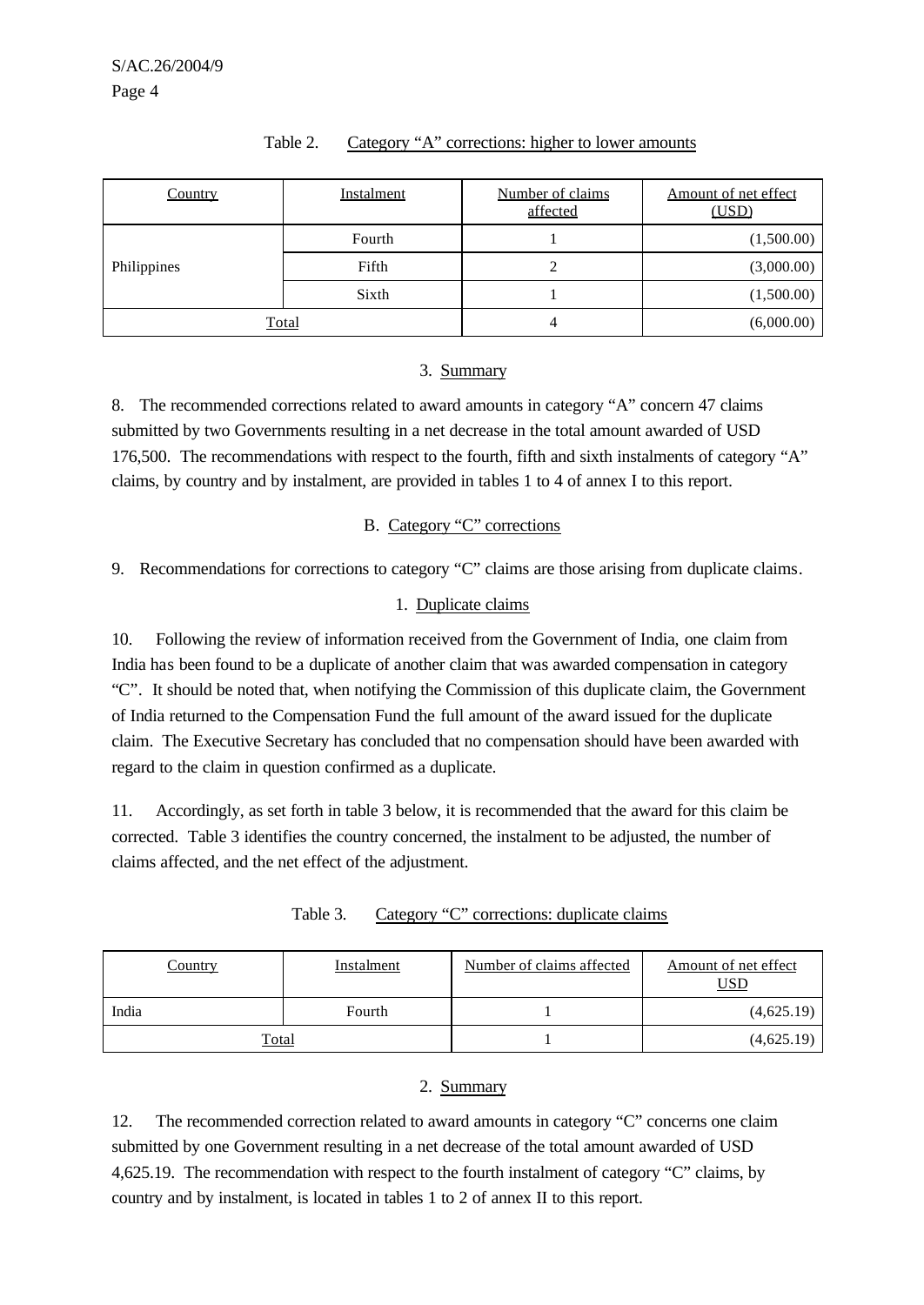#### II. RECOMMENDED CORRECTIONS CONCERNING CLAIMS IN CATEGORY "D"

13. As a result of information provided by the secretariat, the "D1" Panel of Commissioners reviewed a claim submitted through the Government of Kuwait that was included in the "Report and recommendations made by the 'D1' Panel of Commissioners concerning the thirteenth instalment of individual claims for damages above USD 100,000 (category 'D' claims)" (S/AC.26/2002/20) (the "thirteenth instalment 'D' report"), which recommendations were approved by the Governing Council in decision 165 (S/AC.26/Dec.165 (2002)).

14. As a result of its review, the Panel concluded that clerical errors were made in the processing of the claim that warrant correction under article 41 of the Rules. Specifically, due to a clerical error, the secretariat failed to identify for the Panel evidence that demonstrated that another claimant, whose claim was submitted through the Government of Yemen, was the owner of three motor vehicles for which the Kuwaiti claimant also filed a claim. The Panel's recommendations concerning the claim by the Yemeni claimant are included in the "Report and recommendations made by the 'D1' Panel of Commissioners concerning part two of the nineteenth instalment of individual claims for damages above USD 100,000 (category 'D' claims)". As a result of this clerical error, the Panel had, in the thirteenth instalment "D" report, originally recommended compensation in the amount of USD 35,854.67 for the Kuwaiti claimant's claim for the motor vehicles. The Panel reviewed the file and concluded that the Yemeni claimant had provided evidence to demonstrate that he (and not the Kuwaiti claimant) was the owner of the motor vehicles. Following the recommendation of the Panel, the Executive Secretary has concluded that no compensation should have been awarded to the Kuwaiti claimant with respect to these three vehicles and that the previously approved award should be corrected pursuant to article 41 of the Rules.

15. Accordingly, as set forth in table 4 below, it is recommended that the award for this claim be corrected. Table 4 identifies the country concerned, the instalment to be adjusted, the number of claims affected, and the net effect of the adjustment.

| Country      | Instalment | Number of claims<br>affected | Amount of net effect<br>(USD) |
|--------------|------------|------------------------------|-------------------------------|
| Kuwait       | Thirteenth |                              | (35,854.67)                   |
| <u>Total</u> |            |                              | (35,854.67)                   |

Table 4. Category "D" corrections

16. In summary, the recommended correction in category "D" concerns one claim submitted by one Government resulting in a net decrease of the total amount awarded of USD 35,854.67. The recommendation with respect to the thirteenth instalment of "D" claims is provided in tables 1 to 2 of annex III to this report.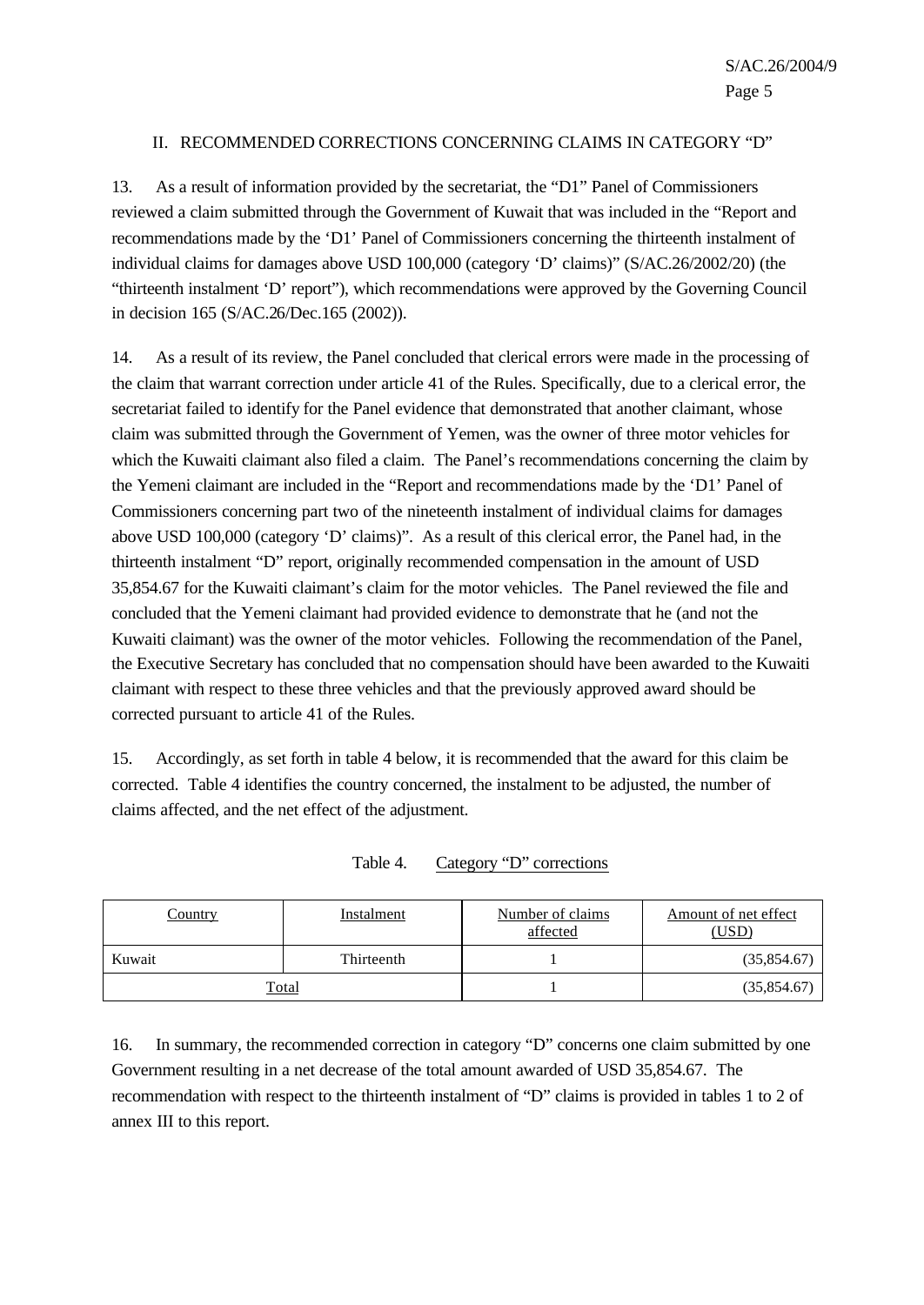### III. REQUESTS BY CLAIMANTS FOR ARTICLE 41 CORRECTIONS

17. During the period under review, the secretariat has continued its review of requests from Governments for corrections to claims in categories "D", "E" and "F", submitted under article 41 of the Rules. The requests and the Executive Secretary's conclusions with respect to those requests are outlined below.

18. On 23 October 2001, the Permanent Mission of India requested correction of Governing Council decision 97 (S/AC.26/Dec.97 (2000)) and the associated "Report and recommendations made by the 'D1' Panel of Commissioners concerning the fifth instalment of individual claims for damages above USD 100,000 (category 'D' claims)" (S/AC.26/2000/12) with regard to an individual claim submitted through the Government of India. Having carefully reviewed all aspects of this request, the Executive Secretary has concluded that no correction of Governing Council decision 97 is necessary and that no action pursuant to article 41 of the Rules is warranted with regard to the claim in question.

19. On 11 February 2002, the Permanent Mission of the United Kingdom requested correction of Governing Council decision 49 (S/AC.26/Dec.49 (1998)) and the associated "Report and recommendations made by the 'D1' Panel of Commissioners concerning part two of the first instalment of individual claims for damages above USD 100,000 (category 'D' claims)" (S/AC.26/1998/3) with regard to an individual claim submitted through the Government of the United Kingdom. Having carefully reviewed all aspects of this request, the Executive Secretary has concluded that no correction of Governing Council decision 49 is necessary and that no action pursuant to article 41 of the Rules is warranted with regard to the claim in question.

20. On 28 March 2002, the Permanent Mission of Pakistan requested correction of Governing Council decision 141 (S/AC.26/Dec.141 (2001)) and the associated "Report and recommendations made by the 'D2' Panel of Commissioners concerning part two of the eighth instalment of individual claims for damages above USD 100,000 (category 'D' claims)" (S/AC.26/2001/25) (the "part two of the eighth instalment 'D' report") with regard to an individual claim submitted through the Government of Pakistan. Having carefully reviewed all aspects of this request, the Executive Secretary has concluded that no correction of Governing Council decision 141 is necessary and that no action pursuant to article 41 of the Rules is warranted with regard to the claim in question.

21. On 25 April 2002, the Public Authority for Assessment of Compensation for Damages Resulting from Iraqi Aggression of the State of Kuwait ("PAAC") requested correction of Governing Council decision 142 (S/AC.26/Dec.142 (2001)) and the associated "Report and recommendations made by the 'D1' Panel of Commissioners concerning part two of the ninth instalment of individual claims for damages above USD 100,000 (category 'D' claims)" (S/AC.26/2001/26) (the "part two of the ninth instalment 'D' report") with regard to an individual claim submitted through the Government of Kuwait. Having carefully reviewed all aspects of this request, the Executive Secretary has concluded that no correction of Governing Council decision 142 is necessary and that no action pursuant to article 41 of the Rules is warranted with regard to the claim in question.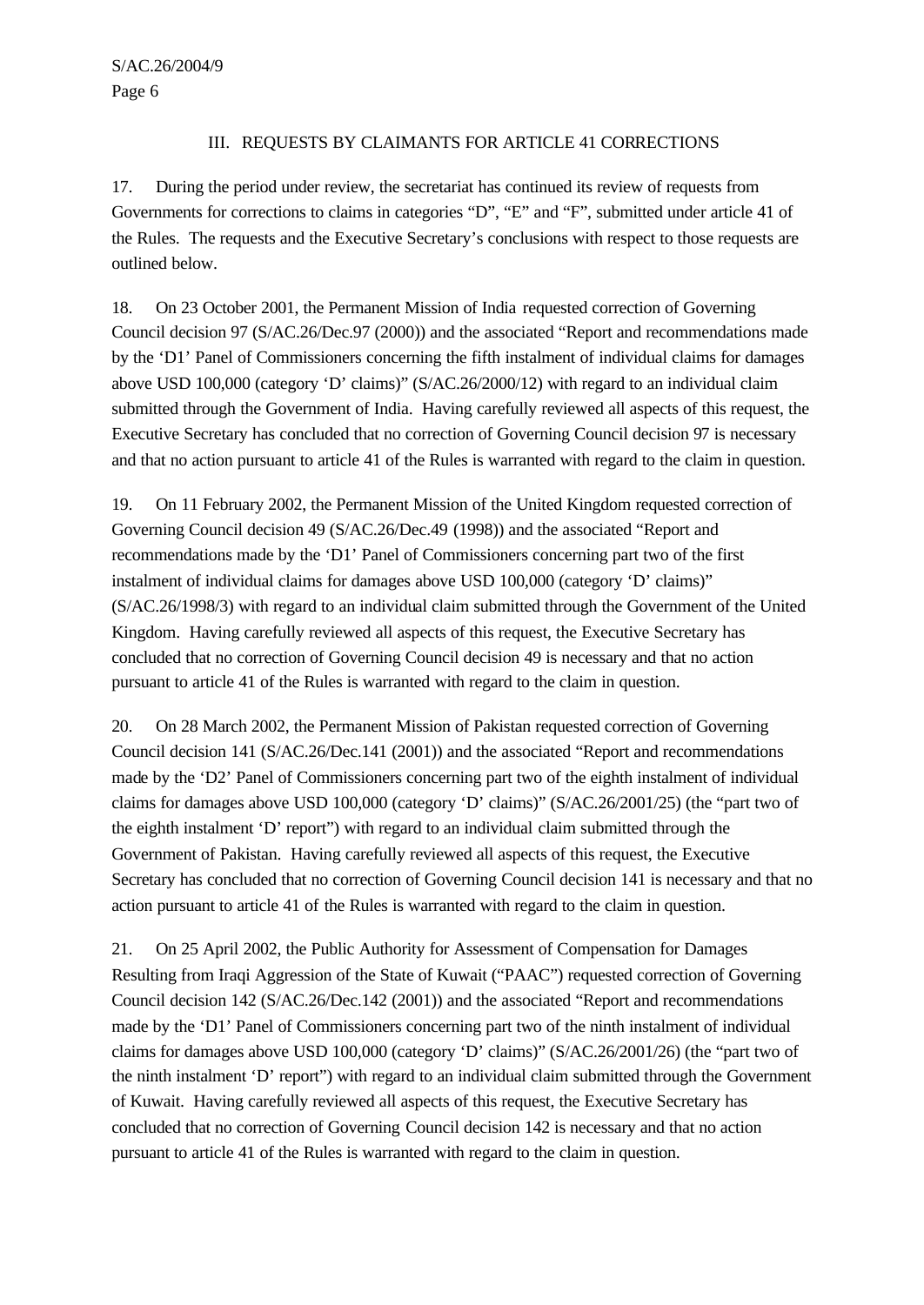22. On 12 and 15 May 2002, the Ministry of Labour of Jordan requested correction of Governing Council decision 147 (S/AC.26/Dec.147 (2002)) and the associated "Report and recommendations made by the 'D1' Panel of Commissioners concerning the eleventh instalment of individual claims for damages above USD 100,000 (category 'D' claims)" (S/AC.26/2002/2) (the "eleventh instalment 'D' report") with regard to four individual claims submitted through the Government of Jordan. Having carefully reviewed all aspects of this request, the Executive Secretary has concluded that no correction of Governing Council decision 147 is necessary and that no action pursuant to article 41 of the Rules is warranted with regard to the claims in question.

23. On 15 May 2002, the Permanent Mission of Lebanon requested correction of Governing Council decision 141 and the associated part two of the eighth instalment "D" report with regard to an individual claim submitted through the Government of Lebanon. Having carefully reviewed all aspects of this request, the Executive Secretary has concluded that no correction of Governing Council decision 141 is necessary and that no action pursuant to article 41 of the Rules is warranted with regard to the claim in question.

24. On 25 July 2002, the Permanent Mission of Sweden requested correction of Governing Council decision 142 and the associated part two of the ninth instalment "D" report with regard to an individual claim submitted through the Government of Sweden. Having carefully reviewed all aspects of this request, the Executive Secretary has concluded that no correction of Governing Council decision 142 is necessary and that no action pursuant to article 41 of the Rules is warranted with regard to the claim in question.

25. On 21 October 2002, the Permanent Mission of Pakistan requested correction of Governing Council decision 141 and the associated part two of the eighth instalment "D" report with regard to two individual claims submitted through the Government of Pakistan. Having carefully reviewed all aspects of this request, the Executive Secretary has concluded that no correction of Governing Council decision 141 is necessary and that no action pursuant to article 41 of the Rules is warranted with regard to the claims in question.

26. On 24 October 2002 and 7 January 2003, the Permanent Mission of the United States requested correction of Governing Council decision 165 and the associated thirteenth instalment "D" report with regard to two individual claims submitted through the Government of the United States. Having carefully reviewed all aspects of this request, the Executive Secretary has concluded that no correction of Governing Council decision 165 is necessary and that no action pursuant to article 41 of the Rules is warranted with regard to the claim in question.

27. On 14 January 2003, the Permanent Mission of Pakistan requested correction of Governing Council decision 141 and the associated part two of the eighth instalment "D" report with regard to two individual claims submitted through the Government of Pakistan. Having carefully reviewed all aspects of this request, the Executive Secretary has concluded that no correction of Governing Council decision 141 is necessary and that no action pursuant to article 41 of the Rules is warranted with regard to the claims in question.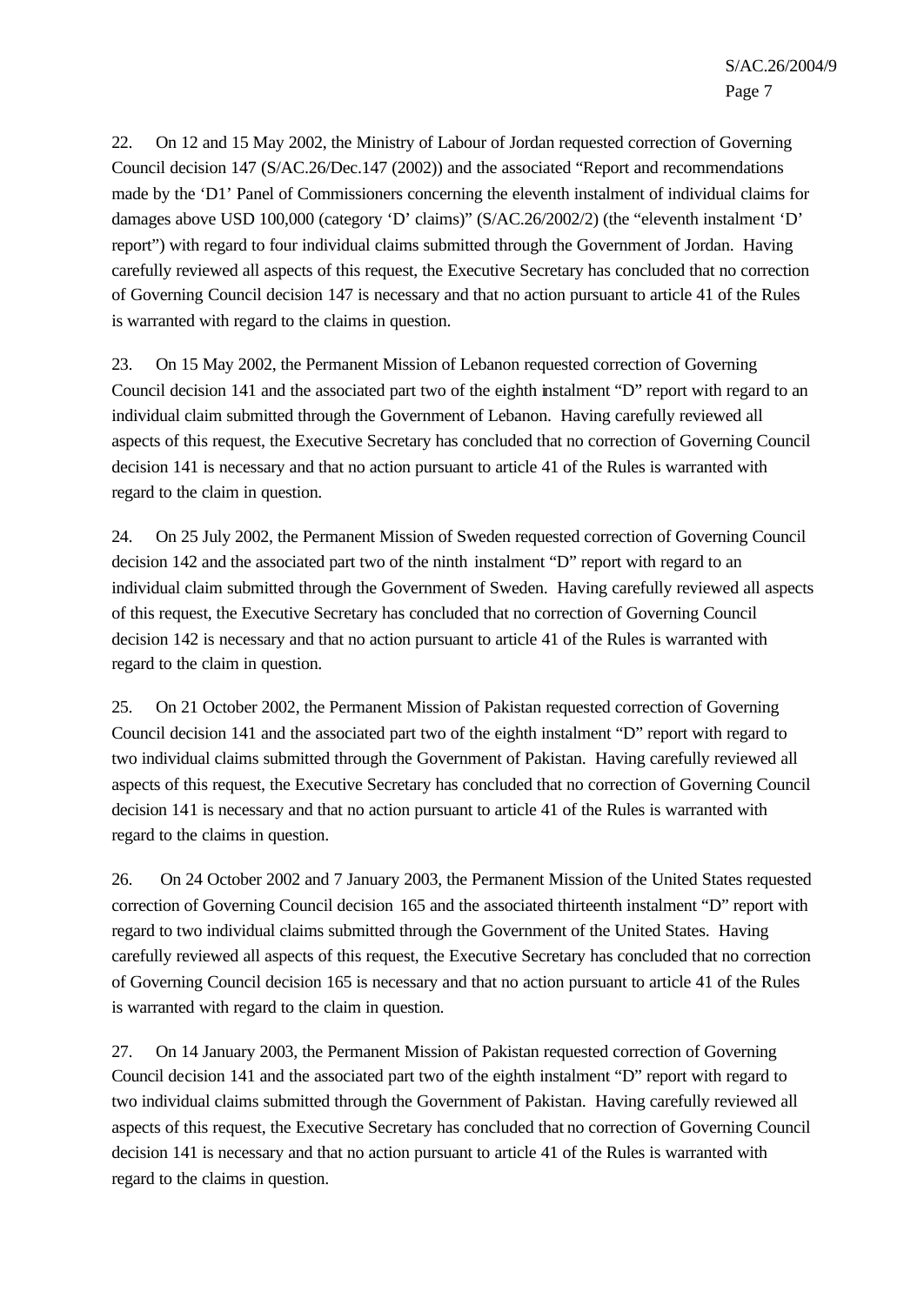S/AC.26/2004/9 Page 8

28. On 20 January 2003, the Permanent Mission of Israel requested correction of Governing Council decision 141 and the associated part two of the eighth instalment "D" report with regard to an individual claim submitted through the Government of Israel. Having carefully reviewed all aspects of this request, the Executive Secretary has concluded that no correction of Governing Council decision 141 is necessary and that no action pursuant to article 41 of the Rules is warranted with regard to the claim in question.

29. On 3 March and 8 May 2003, the Ministry of Labour of Jordan requested correction of Governing Council decision 175 (S/AC.26/Dec.175 (2002)) and the associated "Report and recommendations made by the 'D1' Panel of Commissioners concerning part one of the fifteenth instalment of individual claims for damages above USD 100,000 (category 'D' claims)" (S/AC.26/2002/30) with regard to three individual claims submitted through the Government of Jordan. Having carefully reviewed all aspects of this request, the Executive Secretary has concluded that no correction of Governing Council decision 175 is necessary and that no action pursuant to article 41 of the Rules is warranted with regard to the claims in question.

30. On 8 May 2003, the Permanent Mission of the United Kingdom requested correction of Governing Council decision 142 and the associated part two of the ninth instalment "D" report with regard to an individual claim submitted through the Government of the United Kingdom. Having carefully reviewed all aspects of this request, the Executive Secretary has concluded that no correction of Governing Council decision 142 is necessary and that no action pursuant to article 41 of the Rules is warranted with regard to the claim in question.

31. On 5 September 2003, the Permanent Mission of India requested correction of Governing Council decision 81 and the associated "Report and recommendations made by the 'D1' Panel of Commissioners concerning part one of the fourth instalment of individual claims for damages above USD 100,000 (category 'D' claims)" (S/AC.26/1999/21) with regard to an individual claim submitted through the Government of India. Having carefully reviewed all aspects of this request, the Executive Secretary has concluded that no correction of Governing Council decision 81 is necessary and that no action pursuant to article 41 of the Rules is warranted with regard to the claim in question.

32. On 9 October 2003, the Permanent Mission of Pakistan requested correction of Governing Council decision 142 and the associated part two of the ninth instalment "D" report with regard to an individual claim submitted through the Government of Pakistan. Having carefully reviewed all aspects of this request, the Executive Secretary has concluded that no correction of Governing Council decision 142 is necessary and that no action pursuant to article 41 of the Rules is warranted with regard to the claim in question.

33. On 8 December 2003, the Permanent Mission of the United Kingdom requested correction of Governing Council decision 182 and the associated "Report and recommendations made by the Panel of Commissioners concerning the twelfth instalment of 'E2' claims" (S/AC.26/2003/2) with regard to a British company. Having carefully reviewed all aspects of this request, the Executive Secretary has concluded that no correction of Governing Council decision 182 is necessary and that no action pursuant to article 41 of the Rules is warranted with regard to the claim in question.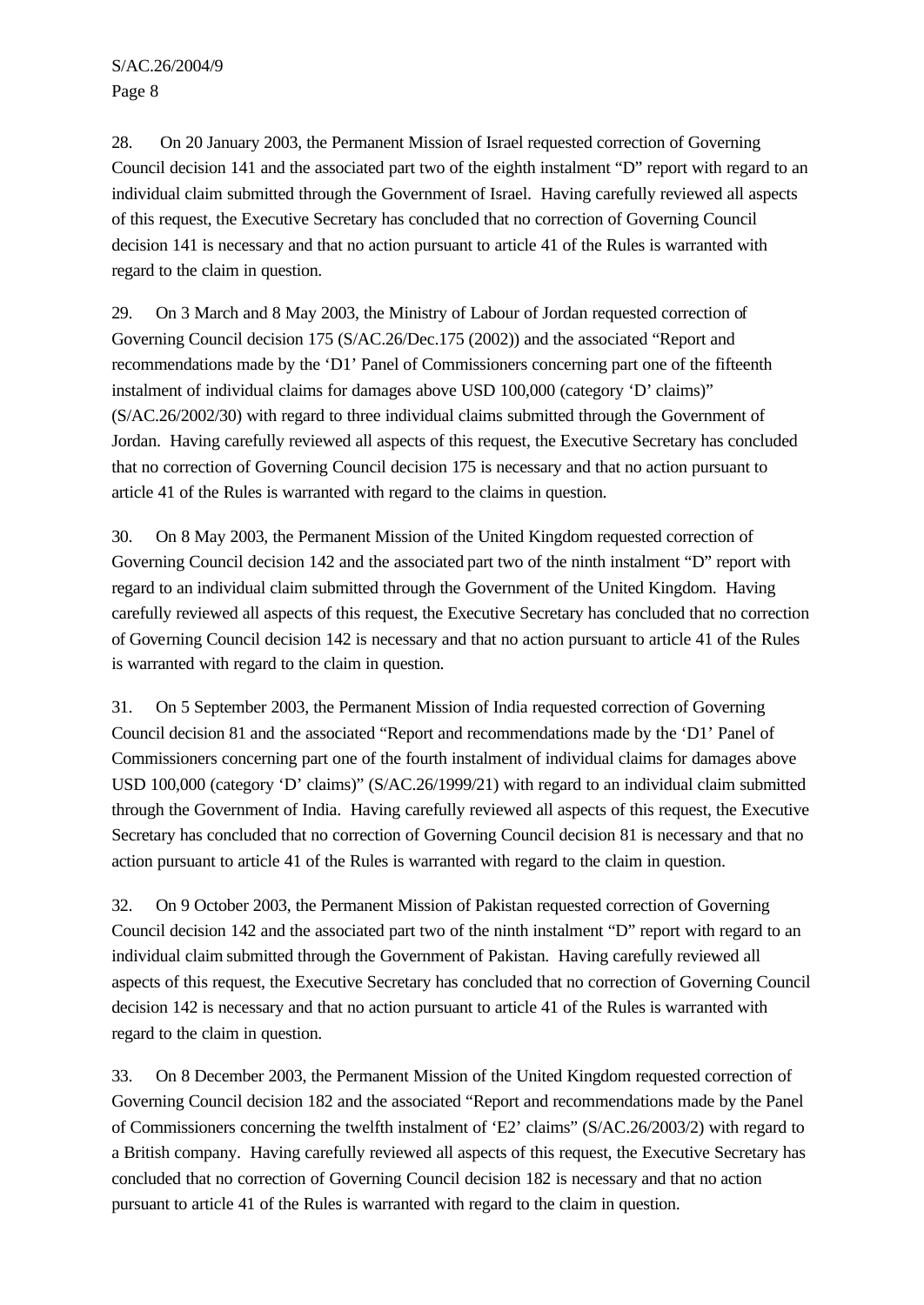34. On 9 December 2003, the Permanent Mission of France requested correction of Governing Council decision 87 (S/AC.26/Dec.87 (2000)) and the associated "Report and recommendations made by the Panel of Commissioners concerning the fourth instalment of 'E2' claims" (S/AC.26/2000/2) with regard to a French company. Having carefully reviewed all aspects of this request, the Executive Secretary has concluded that no correction of Governing Council decision 87 is necessary and that no action pursuant to article 41 of the Rules is warranted with regard to the claim in question.

35. On 23 December 2003, the Permanent Mission of France requested correction of Governing Council decision 202 (S/AC.26/Dec.202 (2003)) and the associated "Report and recommendations made by the Panel of Commissioners concerning the fourteenth instalment of 'E2' claims" (S/AC.26/2003/21) with regard to a French company. Having carefully reviewed all aspects of this request, the Executive Secretary has concluded that no correction of Governing Council decision 202 is necessary and that no action pursuant to article 41 of the Rules is warranted with regard to the claim in question.

36. On 29 December 2003, the Permanent Mission of the Syrian Arab Republic requested correction of Governing Council decision 166 (S/AC.26/Dec.166 (2002)) and the associated "Report and recommendations made by the 'D2' Panel of Commissioners concerning part one of the fourteenth instalment of individual claims for damages above USD 100,000 (category 'D' claims)" (S/AC.26/2002/21) with regard to an individual claim submitted through the Government of the Syrian Arab Republic. Having carefully reviewed all aspects of this request, the Executive Secretary has concluded that no correction of Governing Council decision 166 is necessary and that no action pursuant to article 41 of the Rules is warranted with regard to the claim in question.

37. In addition, during the period under review, the secretariat has received approximately 630 requests for article 41 corrections with respect to claims in categories "D", "E", and "F" from a number of Governments and international organizations. The responses of the Executive Secretary to these requests have not yet been conveyed to the claimant countries due to the fact that the secretariat's review of the specific claims in question, and, where appropriate, consultations with the respective panels of Commissioners remain ongoing. Details concerning these requests, and the Executive Secretary's recommendations to the Governing Council with respect thereto will be contained in upcoming article 41 reports to the Governing Council.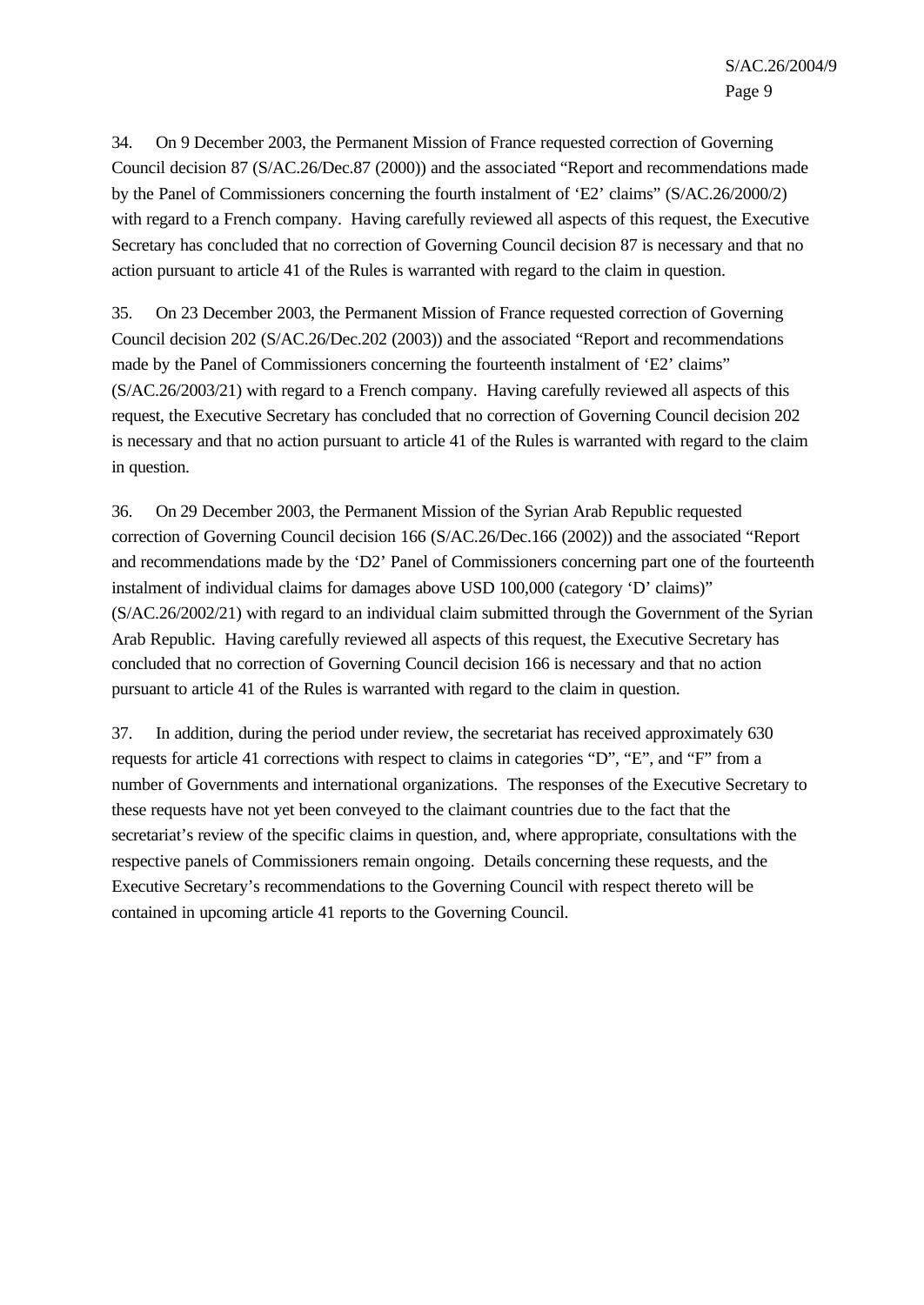### Annex I

## RECOMMENDED CORRECTIONS CONCERNING CATEGORY "A" CLAIMS

1. Based on the recommended corrections reported in paragraphs 2 to 8 of this report, supra, the category "A" claims aggregate corrected awards by instalment, per country, are as follows:

| <u>Country</u> | Previous total award<br>(USD) | Corrected total award<br>(USD) | Amount of net effect<br>(USD) |
|----------------|-------------------------------|--------------------------------|-------------------------------|
| Philippines    | 27,429,000.00                 | 27,415,500.00                  | (13,500.00)                   |
| Sri Lanka      | 69,782,000.00                 | 69,779,500.00                  | (2,500.00)                    |

| Table 1.<br>Fourth instalment category "A" claims corrections |  |  |  |
|---------------------------------------------------------------|--|--|--|
|---------------------------------------------------------------|--|--|--|

| <b>Country</b>     | Previous total award<br>(USD) | Corrected total award<br>(USD) | Amount of net effect<br>(USD) |
|--------------------|-------------------------------|--------------------------------|-------------------------------|
| <b>Philippines</b> | 18,116,500.00                 | 17,969,500.00                  | (147,000.00)                  |
| Sri Lanka          | 69,702,500.00                 | 69,698,500.00                  | (4,000.00)                    |

Table 2. Fifth instalment category "A" claims corrections

### Table 3. Sixth instalment category "A" claims corrections

| <u>Country</u>     | Previous total award<br>(USD) | Corrected total award<br>(USD) | Amount of net effect<br>(USD) |
|--------------------|-------------------------------|--------------------------------|-------------------------------|
| <b>Philippines</b> | 60,712,500.00                 | 60,707,000.00                  | (5,500.00)                    |
| Sri Lanka          | 35,579,000.00                 | 35,575,000.00                  | (4,000.00)                    |

2. Based on the above corrections, the revised category "A" claim total recommended awards by instalment are as follows:

| Table 4. |  | Recommended corrected total awards for category "A" claims |
|----------|--|------------------------------------------------------------|
|          |  |                                                            |

| Instalment | Previous total award<br>(USD) | Corrected total award<br>(USD) | Amount of net effect<br>(USD) |
|------------|-------------------------------|--------------------------------|-------------------------------|
| Fourth     | 732,874,500.00                | 732,858,500.00                 | (16,000.00)                   |
| Fifth      | 773,304,500.00                | 773,153,500.00                 | (151,000.00)                  |
| Sixth      | 317,155,500.00                | 317,146,000.00                 | (9,500.00)                    |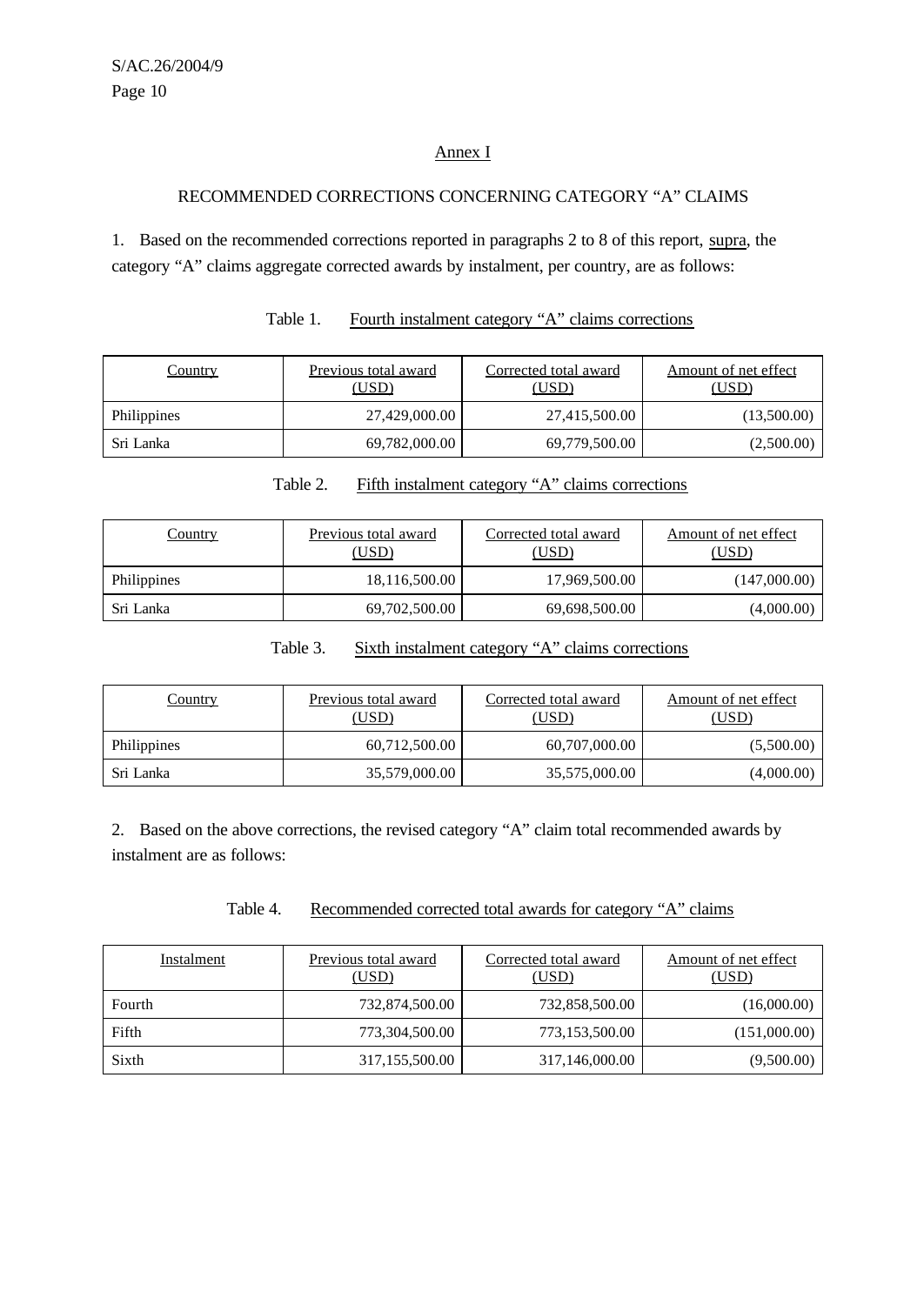### Annex II

## RECOMMENDED CORRECTIONS CONCERNING CATEGORY "C" CLAIMS

1. Based on the recommended corrections reported in paragraphs 9 to 12 of this report, supra, the category "C" claims aggregate corrected awards by instalment, per country, are as follows:

| Table 1.<br>Fourth instalment category "C" claims corrections |
|---------------------------------------------------------------|
|---------------------------------------------------------------|

| Country | Previous total award | Corrected total award | Amount of net effect |  |  |
|---------|----------------------|-----------------------|----------------------|--|--|
|         | 'USD                 | USD                   | USD                  |  |  |
| India   | 45,977,695.49        | 45,973,070.30         | (4,625.19)           |  |  |

2. Based on the above correction, the revised category "C" claim total recommended awards by instalment are as follows:

### Table 2. Recommended corrected total awards for category "C" claims

| Instalment | Previous total award | Corrected total award | Amount of net effect |  |  |
|------------|----------------------|-----------------------|----------------------|--|--|
|            | USD)                 | USD`                  | USD)                 |  |  |
| Fourth     | 654,977,692.51       | 654,973,067.32        | (4,625.19)           |  |  |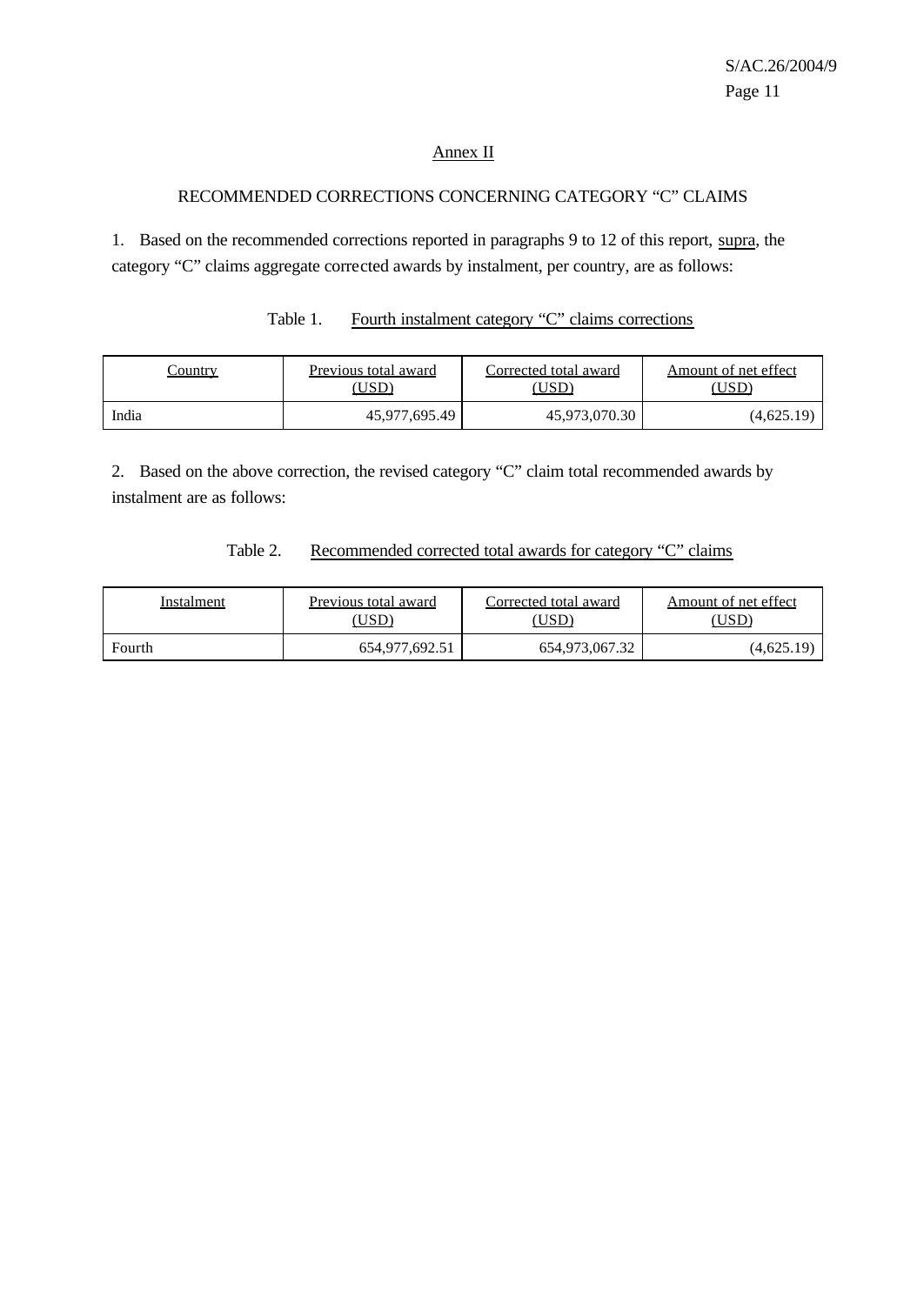## Annex III

### RECOMMENDED CORRECTIONS CONCERNING CATEGORY "D" CLAIMS

1. Based on the recommended corrections reported in paragraphs 13 to 16 of this report, supra, the category "D" claims aggregate corrected awards by instalment, per country, are as follows:

# Table 1. Thirteenth instalment category "D" claims corrections

| <u>'ountry</u> | Previous total award | Corrected total award | Amount of net effect |  |  |
|----------------|----------------------|-----------------------|----------------------|--|--|
|                | USD)                 | USD`                  | USD                  |  |  |
| Kuwait         | 133,791,333.34       | 133,755,478.67        | (35,854.67)          |  |  |

2. Based on the above correction, the revised category "D" claim total recommended awards by instalment are as follows:

### Table 2. Recommended corrected total awards for category "D" claims

| Instalment | Previous total award | Corrected total award | Amount of net effect |  |  |
|------------|----------------------|-----------------------|----------------------|--|--|
|            | USD)                 | USD <sup>®</sup>      | USD                  |  |  |
| Thirteenth | 148,045,389.39       | 148,009,534.72        | (35,854.67)          |  |  |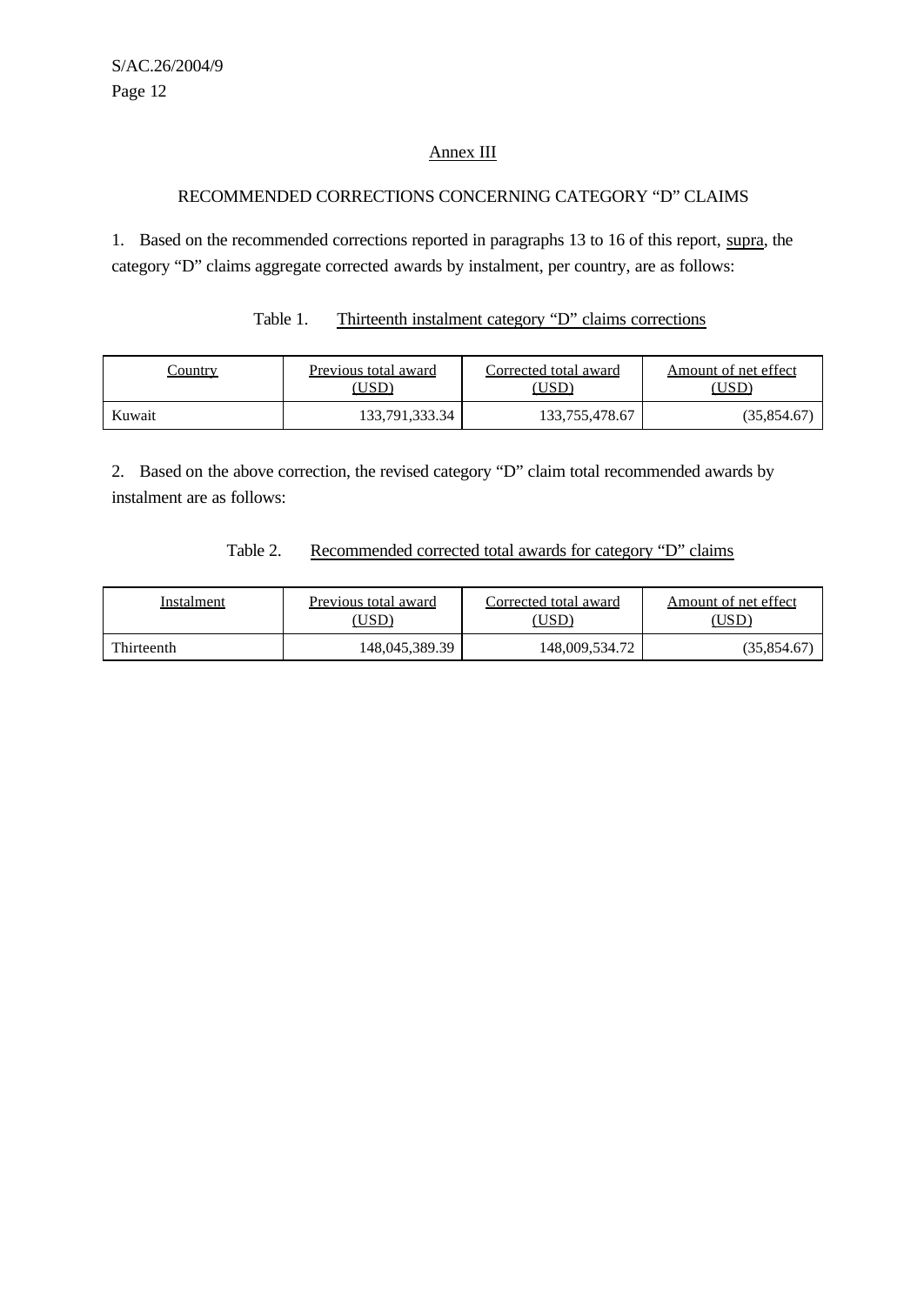#### Annex IV

# ARTICLE 41 CORRECTIONS TO CLAIMS AWARDS (UP TO THE FIFTY-FIRST SESSION OF THE GOVERNING COUNCIL)

|                        | Category A                              |                     | Category B                                                                                  |                     |                       | Category C          |                                         | Category D                       |                                         | Category E          |                                                                         | Total                                                              |  |
|------------------------|-----------------------------------------|---------------------|---------------------------------------------------------------------------------------------|---------------------|-----------------------|---------------------|-----------------------------------------|----------------------------------|-----------------------------------------|---------------------|-------------------------------------------------------------------------|--------------------------------------------------------------------|--|
| Report                 | Net correction<br>for category<br>(USD) | claims<br>corrected | <u>Number of Net correction</u> Number of Net correction Number of<br>for category<br>(USD) | claims<br>corrected | for category<br>(USD) | claims<br>corrected | Net correction<br>for category<br>(USD) | Number of<br>claims<br>corrected | Net correction<br>for category<br>(USD) | claims<br>corrected | Net corrections<br>Number of for categories A<br>B, C, D and E<br>(USD) | Number of<br>claims corrected<br>in categories A.<br>B, C, D and E |  |
| $A(6)$ panel report    | (6,439,500.00)                          | 2,575               |                                                                                             |                     |                       |                     |                                         |                                  |                                         |                     | (6,439,500.00)                                                          | 2,575                                                              |  |
| $B(2.2)$ panel report  |                                         |                     | (12,500.00)                                                                                 | 3 <sup>a</sup>      |                       |                     |                                         |                                  |                                         |                     | (12,500.00)                                                             | 3 <sup>a</sup>                                                     |  |
| $B(3)$ panel report    |                                         |                     | 110,000.00                                                                                  | 10 <sup>b</sup>     |                       |                     |                                         |                                  |                                         |                     | 110,000.00                                                              | 10 <sup>b</sup>                                                    |  |
| $C(4)$ panel report    |                                         |                     |                                                                                             |                     | (1,922.00)            | 49                  |                                         |                                  |                                         |                     | (1,922.00)                                                              | 49                                                                 |  |
| $C(5)$ panel report    |                                         |                     |                                                                                             |                     | (77,190.00)           |                     |                                         |                                  |                                         |                     | (77,190.00)                                                             | 6                                                                  |  |
| $C(6)$ panel report    |                                         |                     |                                                                                             |                     | 72,685.00             | 15                  |                                         |                                  |                                         |                     | 72,685.00                                                               | 15                                                                 |  |
| $D(5)$ panel report    |                                         |                     |                                                                                             |                     |                       |                     | (2,646.81)                              | $\overline{7}$                   |                                         |                     | (2,646.81)                                                              | $\overline{7}$                                                     |  |
| $D(7)$ panel report    |                                         |                     |                                                                                             |                     |                       |                     | (38, 836.21)                            | 13                               |                                         |                     | (38, 836.21)                                                            | 13                                                                 |  |
| D1 (9.1) panel report  |                                         |                     |                                                                                             |                     |                       |                     | 103,532.16                              | $\overline{A}$                   |                                         |                     | 103,532.16                                                              |                                                                    |  |
| Special D panel report |                                         |                     |                                                                                             |                     |                       |                     | (13, 283, 441.51)                       | 426                              |                                         |                     | (13, 283, 441.51)                                                       | 426                                                                |  |
| $E3(10)$ panel report  |                                         |                     |                                                                                             |                     |                       |                     |                                         |                                  | 325,850.00                              |                     | 325,850.00                                                              |                                                                    |  |
| E4(3) panel report     |                                         |                     |                                                                                             |                     |                       |                     |                                         |                                  | 536,513.00                              |                     | 536,513.00                                                              |                                                                    |  |
| Article 41(1) report   | (5,500.00)                              | 10                  |                                                                                             |                     |                       |                     |                                         |                                  |                                         |                     | (5,500.00)                                                              | $10\,$                                                             |  |

Page S/AC.26/2004/9 13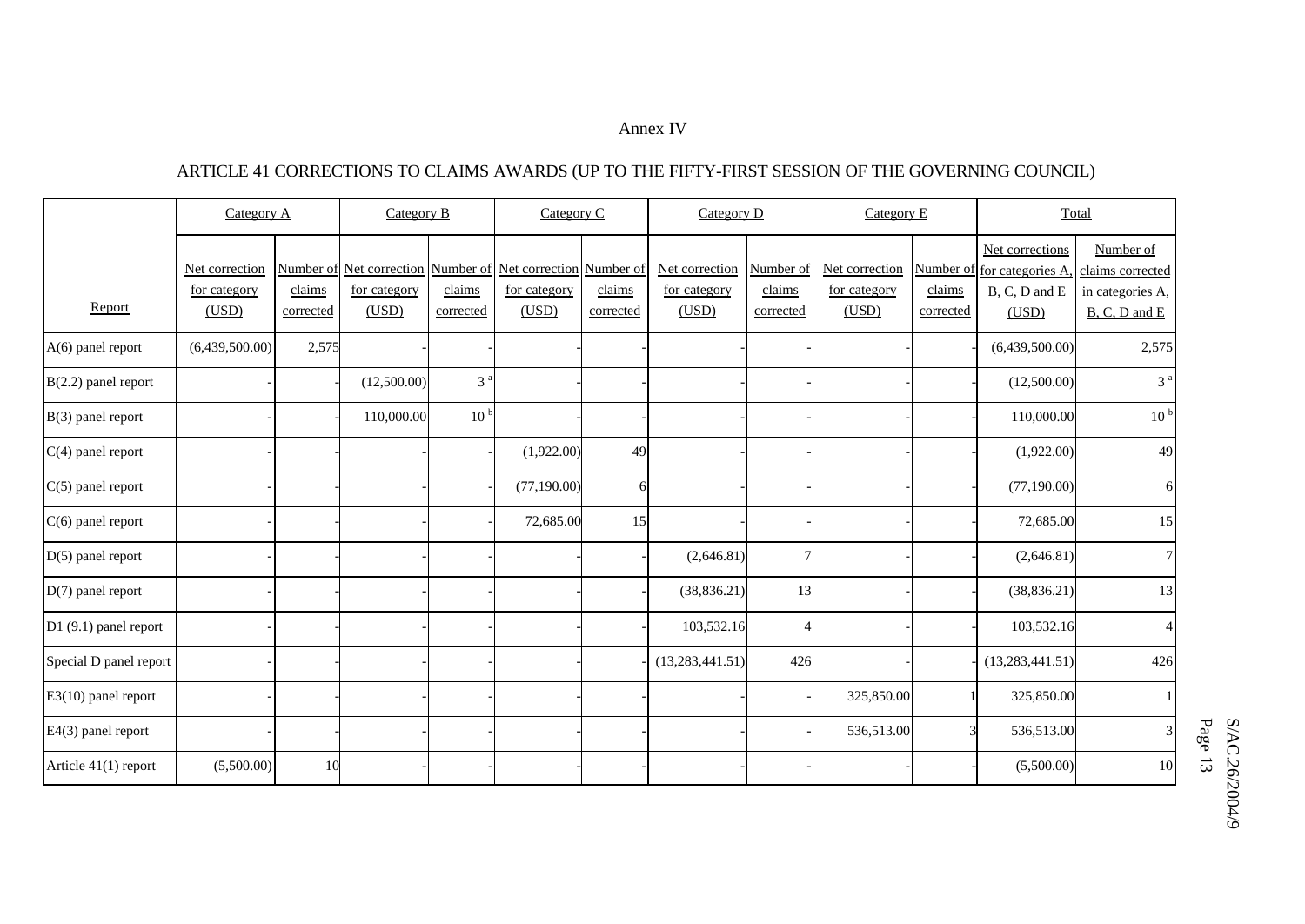S/AC.26/2004/9 Page S/AC.26/2004/9 14

|                       | Category A                              |                     | Category B                                                                           |                     |                       | Category C          |                                         | Category D                       |                                         | Category E          |                                                                          | Total                                                                  |  |
|-----------------------|-----------------------------------------|---------------------|--------------------------------------------------------------------------------------|---------------------|-----------------------|---------------------|-----------------------------------------|----------------------------------|-----------------------------------------|---------------------|--------------------------------------------------------------------------|------------------------------------------------------------------------|--|
| Report                | Net correction<br>for category<br>(USD) | claims<br>corrected | Number of Net correction Number of Net correction Number of<br>for category<br>(USD) | claims<br>corrected | for category<br>(USD) | claims<br>corrected | Net correction<br>for category<br>(USD) | Number of<br>claims<br>corrected | Net correction<br>for category<br>(USD) | claims<br>corrected | Net corrections<br>Number of for categories A.<br>B, C, D and E<br>(USD) | Number of<br>claims corrected<br>in categories A,<br>$B, C, D$ and $E$ |  |
| Article 41(2) report  | (49,000.00)                             | 16                  |                                                                                      |                     |                       |                     |                                         |                                  |                                         |                     | (49,000.00)                                                              | 16                                                                     |  |
| Article 41(3) report  | 1,500.00                                |                     |                                                                                      |                     |                       |                     |                                         |                                  |                                         |                     | 1,500.00                                                                 | $\overline{4}$                                                         |  |
| Article 41(4) report  | (83,000.00)                             | 19                  |                                                                                      |                     |                       |                     |                                         |                                  |                                         |                     | (83,000.00)                                                              | 19                                                                     |  |
| Article 41(5) report  | (18,500.00)                             |                     |                                                                                      |                     |                       |                     |                                         |                                  |                                         |                     | (18,500.00)                                                              | 5                                                                      |  |
| Article 41(6) report  | 15,867,500.00                           | 10,757              |                                                                                      |                     |                       |                     |                                         |                                  |                                         |                     | 15,867,500.00                                                            | 10,757                                                                 |  |
| Article 41(7) report  | (6,975,500.00)                          | 3,385               |                                                                                      |                     |                       |                     |                                         |                                  |                                         |                     | (6,975,500.00)                                                           | 3,385                                                                  |  |
| Article 41(8) report  | (7,806,000.00)                          | 4,385               |                                                                                      |                     | 70,613,604.05         | 23,282              |                                         |                                  |                                         |                     | 62,807,604.05                                                            | 27,667                                                                 |  |
| Article 41(9) report  | (4,136,500.00)                          | 1,062               |                                                                                      |                     | 5,278,142.15          | 1,730               |                                         |                                  |                                         |                     | 1,141,642.15                                                             | 2,792                                                                  |  |
| Article 41(10) report | (1,446,000.00)                          | 364                 |                                                                                      |                     | 3,168,018.90          | 467                 |                                         |                                  |                                         |                     | 1,722,018.90                                                             | 831                                                                    |  |
| Article 41(11) report | (1,358,500.00)                          | 370                 |                                                                                      |                     |                       |                     |                                         |                                  |                                         |                     | (1,358,500.00)                                                           | 370                                                                    |  |
| Article 41(12) report | (112,000.00)                            | 26                  |                                                                                      |                     | 613,498.37            | 40                  |                                         |                                  |                                         |                     | 501,498.37                                                               | 66                                                                     |  |
| Article 41(13) report | (55,500.00)                             | 40                  |                                                                                      |                     | (102, 863.22)         | 27                  |                                         |                                  |                                         |                     | (158, 363.22)                                                            | 67                                                                     |  |
| Article 41(14) report | (8,000.00)                              | 31                  |                                                                                      |                     | 5,580,355.48          | 625                 | 103,532.16                              | 4                                |                                         |                     | 5,675,887.64                                                             | 660                                                                    |  |
| Article 41(15) report | (10,500.00)                             | 19                  |                                                                                      |                     |                       |                     | (57.66)                                 | 6                                | (7,264.37)                              |                     | (17, 822.03)                                                             | 26                                                                     |  |
| Article 41(16) report | 142,000.00                              | 73                  |                                                                                      |                     | 453,162.71            | 54                  |                                         |                                  |                                         |                     | 595,162.71                                                               | 127                                                                    |  |
| Article 41(17) report | 707,500.00                              | 446                 |                                                                                      |                     | 77,461.07             | 6                   |                                         |                                  |                                         |                     | 784,961.07                                                               | 452                                                                    |  |